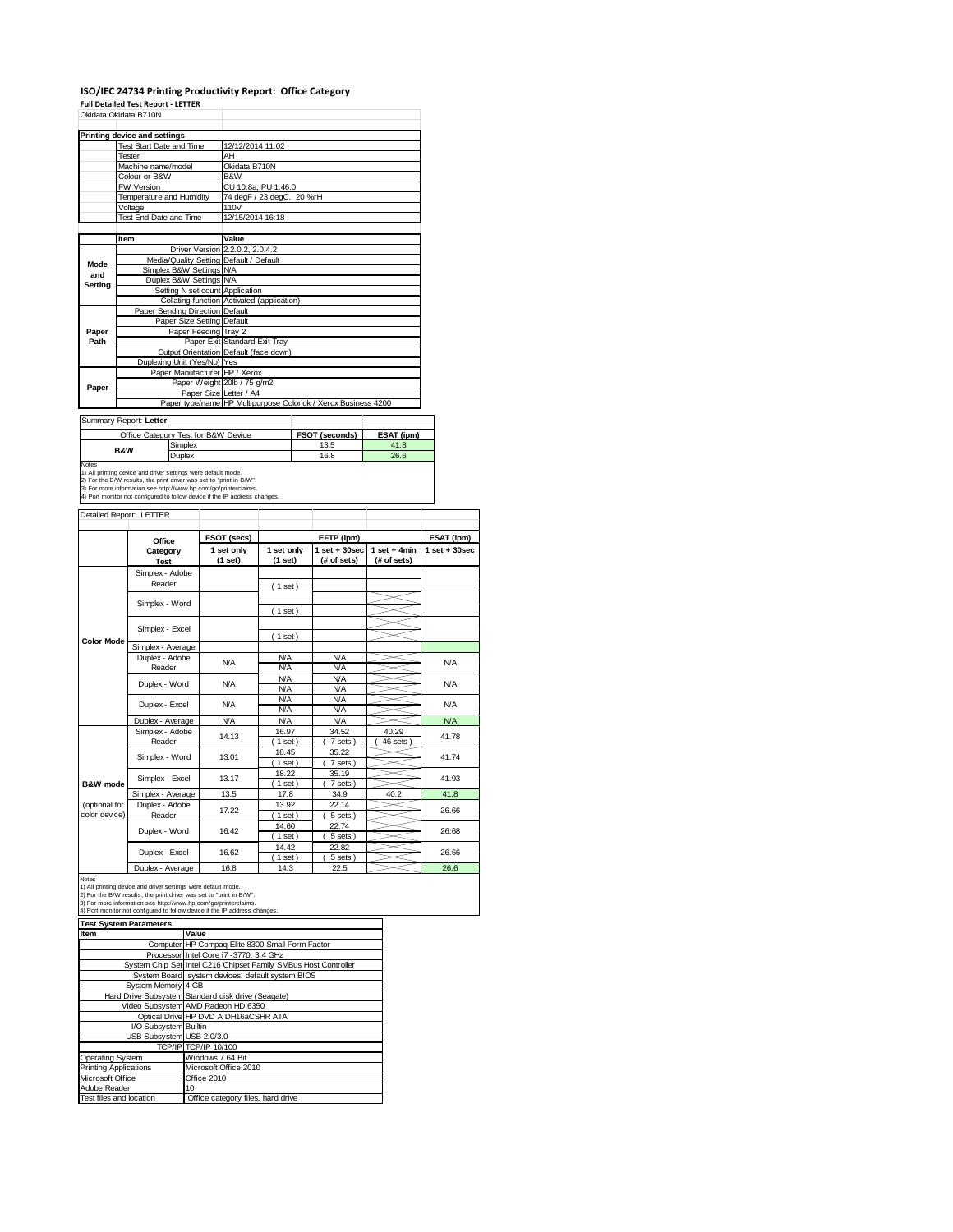## **ISO/IEC 24734 Printing Productivity Report: Office Category**

**Full Detailed Test Report ‐ A4**

|                     | <b>Full Detailed Test Report - A4</b>                                                                                                |                                            |                        |  |                  |                |                   |  |  |  |
|---------------------|--------------------------------------------------------------------------------------------------------------------------------------|--------------------------------------------|------------------------|--|------------------|----------------|-------------------|--|--|--|
|                     | Okidata Okidata B710N                                                                                                                |                                            |                        |  |                  |                |                   |  |  |  |
|                     |                                                                                                                                      |                                            |                        |  |                  |                |                   |  |  |  |
|                     | <b>Printing device and settings</b>                                                                                                  |                                            |                        |  |                  |                |                   |  |  |  |
|                     | Test Start Date and Time<br>Tester                                                                                                   |                                            | 12/12/2014 11:02<br>AH |  |                  |                |                   |  |  |  |
|                     | Machine name/model                                                                                                                   | Okidata B710N                              |                        |  |                  |                |                   |  |  |  |
|                     | Colour or B&W                                                                                                                        | B&W                                        |                        |  |                  |                |                   |  |  |  |
|                     | FW Version                                                                                                                           | CU 10.8a; PU 1.46.0                        |                        |  |                  |                |                   |  |  |  |
|                     | Temperature and Humidity                                                                                                             | 74 degF / 23 degC, 20 %rH                  |                        |  |                  |                |                   |  |  |  |
|                     | Voltage                                                                                                                              | 110V                                       |                        |  |                  |                |                   |  |  |  |
|                     | Test End Date and Time                                                                                                               |                                            | 12/15/2014 16:18       |  |                  |                |                   |  |  |  |
|                     |                                                                                                                                      |                                            |                        |  |                  |                |                   |  |  |  |
|                     | Item                                                                                                                                 | Value                                      |                        |  |                  |                |                   |  |  |  |
|                     |                                                                                                                                      | Driver Version 2.2.0.2, 2.0.4.2            |                        |  |                  |                |                   |  |  |  |
|                     |                                                                                                                                      | Media/Quality Setting Default / Default    |                        |  |                  |                |                   |  |  |  |
| Mode                | Simplex B&W Settings N/A                                                                                                             |                                            |                        |  |                  |                |                   |  |  |  |
| and                 | Duplex B&W Settings N/A                                                                                                              |                                            |                        |  |                  |                |                   |  |  |  |
| Setting             |                                                                                                                                      | Setting N set count Application            |                        |  |                  |                |                   |  |  |  |
|                     |                                                                                                                                      | Collating function Activated (application) |                        |  |                  |                |                   |  |  |  |
|                     | Paper Sending Direction Default                                                                                                      |                                            |                        |  |                  |                |                   |  |  |  |
|                     |                                                                                                                                      | Paper Size Setting Default                 |                        |  |                  |                |                   |  |  |  |
| Paper               |                                                                                                                                      | Paper Feeding Tray 2                       |                        |  |                  |                |                   |  |  |  |
| Path                |                                                                                                                                      | Paper Exit Standard Exit Tray              |                        |  |                  |                |                   |  |  |  |
|                     |                                                                                                                                      | Output Orientation Default (face down)     |                        |  |                  |                |                   |  |  |  |
|                     | Duplexing Unit (Yes/No) Yes                                                                                                          |                                            |                        |  |                  |                |                   |  |  |  |
|                     |                                                                                                                                      | Paper Manufacturer HP / Xerox              |                        |  |                  |                |                   |  |  |  |
| Paper               |                                                                                                                                      | Paper Weight 20lb / 75 g/m2                |                        |  |                  |                |                   |  |  |  |
|                     | Paper Size Letter / A4<br>Paper type/name HP Multipurpose Colorlok / Xerox Business 4200                                             |                                            |                        |  |                  |                |                   |  |  |  |
|                     |                                                                                                                                      |                                            |                        |  |                  |                |                   |  |  |  |
|                     | Summary Report: A4                                                                                                                   |                                            |                        |  |                  |                |                   |  |  |  |
|                     | Office Category Test for B&W Device                                                                                                  |                                            |                        |  | FSOT (seconds)   | ESAT (ipm)     |                   |  |  |  |
|                     | Simplex                                                                                                                              |                                            |                        |  | 13.9             | 40.0           |                   |  |  |  |
|                     | <b>B&amp;W</b><br>Duplex                                                                                                             |                                            |                        |  | 16.8             | 26.0           |                   |  |  |  |
| <b>Notes</b>        |                                                                                                                                      |                                            |                        |  |                  |                |                   |  |  |  |
|                     | 1) All printing device and driver settings were default mode.<br>2) For the B/W results, the print driver was set to "print in B/W". |                                            |                        |  |                  |                |                   |  |  |  |
|                     | 3) For more information see http://www.hp.com/go/printerclaims.                                                                      |                                            |                        |  |                  |                |                   |  |  |  |
|                     | 4) Port monitor not configured to follow device if the IP address changes.                                                           |                                            |                        |  |                  |                |                   |  |  |  |
|                     |                                                                                                                                      |                                            |                        |  |                  |                |                   |  |  |  |
| Detailed Report: A4 |                                                                                                                                      |                                            |                        |  |                  |                |                   |  |  |  |
|                     |                                                                                                                                      |                                            |                        |  |                  |                |                   |  |  |  |
|                     | Office                                                                                                                               | FSOT (secs)                                |                        |  | EFTP (ipm)       |                | ESAT (ipm)        |  |  |  |
|                     | Category                                                                                                                             | 1 set only                                 | 1 set only             |  | $1 set + 30 sec$ | $1$ set + 4min | $1$ set $+30$ sec |  |  |  |
|                     | Test                                                                                                                                 | (1 set)                                    | (1 set)                |  | (# of sets)      | (# of sets)    |                   |  |  |  |
|                     | Simplex - Adobe                                                                                                                      |                                            |                        |  |                  |                |                   |  |  |  |
|                     | Reader                                                                                                                               |                                            | (1 set)                |  |                  |                |                   |  |  |  |
|                     |                                                                                                                                      |                                            |                        |  |                  |                |                   |  |  |  |
|                     | Simplex - Word                                                                                                                       |                                            | (1 set)                |  |                  |                |                   |  |  |  |
|                     |                                                                                                                                      |                                            |                        |  |                  |                |                   |  |  |  |
| Colour              | Simplex - Excel                                                                                                                      |                                            |                        |  |                  |                |                   |  |  |  |
| Mode                |                                                                                                                                      |                                            | (1 set)                |  |                  |                |                   |  |  |  |
|                     | Simplex - Average                                                                                                                    |                                            |                        |  |                  |                |                   |  |  |  |
|                     | Duplex - Adobe                                                                                                                       | <b>N/A</b>                                 | <b>N/A</b>             |  | N/A              |                | <b>N/A</b>        |  |  |  |
|                     | Reader                                                                                                                               |                                            | <b>N/A</b>             |  | <b>N/A</b>       |                |                   |  |  |  |
|                     | Duplex - Word                                                                                                                        | N/A                                        | <b>N/A</b>             |  | <b>N/A</b>       |                | <b>N/A</b>        |  |  |  |
|                     |                                                                                                                                      |                                            | <b>N/A</b>             |  | <b>N/A</b>       |                |                   |  |  |  |
|                     | Dunlex - Excel                                                                                                                       | N/A                                        | <b>N/A</b>             |  | <b>N/A</b>       |                | N/A               |  |  |  |

N/A N/A Duplex - Average N/A N/A N/A N/A 16.16 33.04<br>(1 set) (7 sets)

18.32 34.52<br>
(1 set) (7 sets<br>
17.91 33.96  $(7 sets)$ 

17.91 33.96<br>(1 set) (7 sets) 1 set ) ( 7 sets )<br>17.4 33.8 Simplex - Average 13.9 17.4 33.8 38.6 40.0<br>Duplex - Adobe 17.4 13.74 21.68 38.6 26.04

( 1 set ) ( 7 sets ) ( 44 sets )<br>18.32 34.52

⋝  $\gt$ 

⋚

21.68 (1 set) (5 sets)<br>14.46 22.32 (1 set) (5 sets)<br>14.84 22.30 ( 1 set ) ( 5 sets ) Duplex - Average 16.8 14.3 22.1 26.0

26.02 26.04

26.04

N/A

40.02 40.15 40.03

**B&W mode** (optional for color device)

Notes<br>1) All printing device and driver settings were default mode.<br>2) For the B/W results, the print driver was set to "print in B/W".<br>3) For more information see http://www.hp.com/go/printerclaims.<br>4) Port monitor not co

Duplex - Adobe Reader Duplex - Word Duplex - Excel

Simplex - Excel 13.40

Simplex - Adobe Reader Simplex - Word 13.10

**Item Value** Computer HP Compaq Elite 8300 Small Form Factor Processor Intel Core i7 -3770, 3.4 GHz<br>System Chip Set Intel C216 Chipset Family SMBus Host Controller System Board system devices, default system BIOS System Memory 4 GB Hard Drive Subsystem Standard disk drive (Seagate) Video Subsystem AMD Radeon HD 6350 Optical Drive HP DVD A DH16aCSHR ATA I/O Subsystem Builtin USB Subsystem USB 2.0/3.0 TCP/IP TCP/IP 10/100 Operating System Windows 7 64 Bit Printing Applications Microsoft Office 2010<br>Microsoft Office Office 2010 Microsoft Office Adobe Reader 10 Test files and location Office category files, hard drive **Test System Parameters**

16.16

16.60 17.46

15.03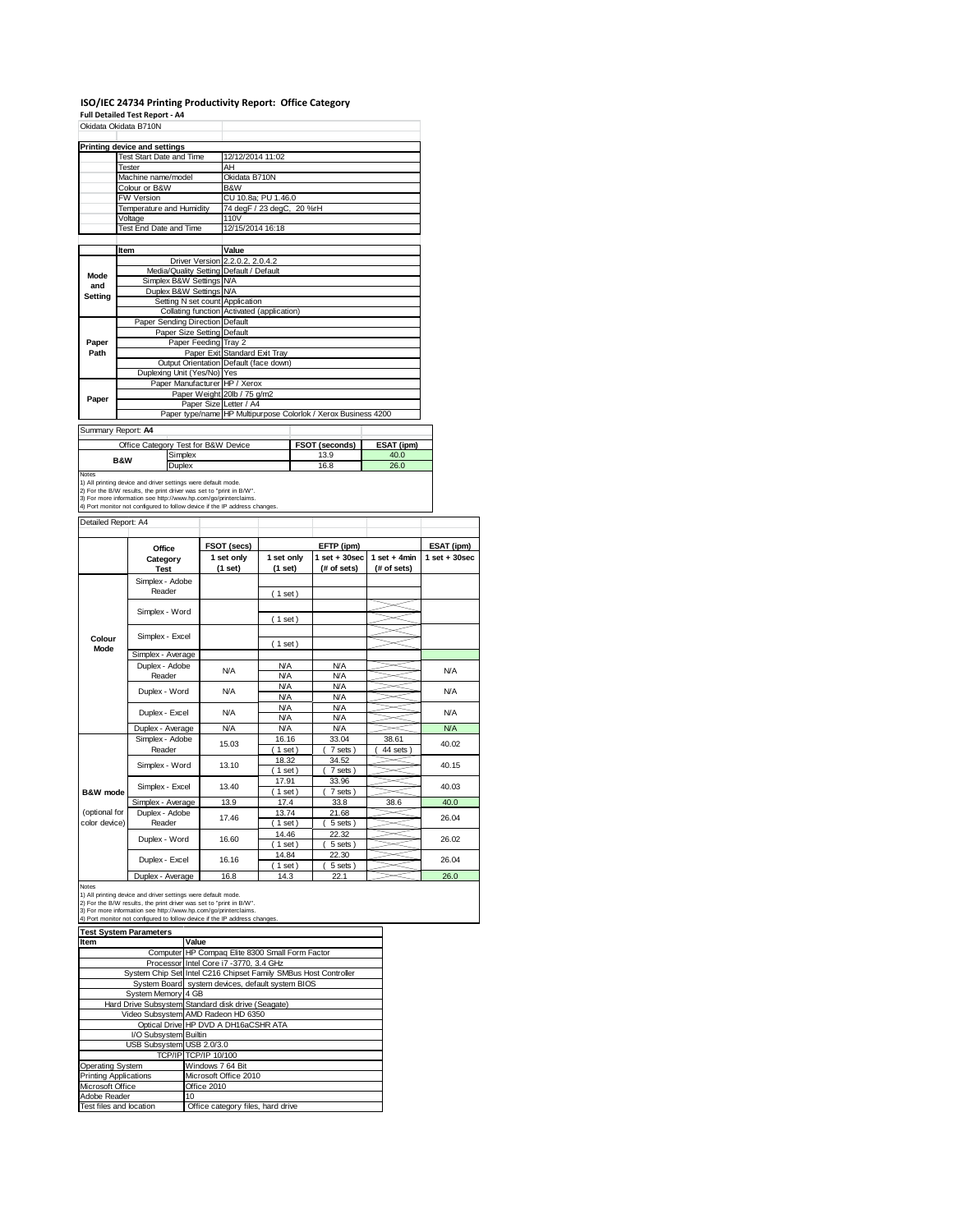## **ISO/IEC 17629 First Print Out Time Report: Office Category**

| <b>Full Detailed Test Report - LETTER</b>                                                                                                                                                                                                                                                                                                                      |                                    |                                                                 |  |                    |                                                         |           |  |                     |           |  |  |
|----------------------------------------------------------------------------------------------------------------------------------------------------------------------------------------------------------------------------------------------------------------------------------------------------------------------------------------------------------------|------------------------------------|-----------------------------------------------------------------|--|--------------------|---------------------------------------------------------|-----------|--|---------------------|-----------|--|--|
| Okidata Okidata B710N                                                                                                                                                                                                                                                                                                                                          |                                    |                                                                 |  |                    |                                                         |           |  |                     |           |  |  |
|                                                                                                                                                                                                                                                                                                                                                                |                                    |                                                                 |  |                    |                                                         |           |  |                     |           |  |  |
|                                                                                                                                                                                                                                                                                                                                                                |                                    | <b>Printing device and settings</b><br>Test Start Date and Time |  | 12/11/2014 19:27   |                                                         |           |  |                     |           |  |  |
|                                                                                                                                                                                                                                                                                                                                                                | Tester                             |                                                                 |  |                    | AH                                                      |           |  |                     |           |  |  |
|                                                                                                                                                                                                                                                                                                                                                                | Machine name/model                 |                                                                 |  | Okidata B710N      |                                                         |           |  |                     |           |  |  |
|                                                                                                                                                                                                                                                                                                                                                                | Colour or B&W<br>B&W               |                                                                 |  |                    |                                                         |           |  |                     |           |  |  |
|                                                                                                                                                                                                                                                                                                                                                                | Default<br>Configuration (options) |                                                                 |  |                    |                                                         |           |  |                     |           |  |  |
|                                                                                                                                                                                                                                                                                                                                                                | Controller<br>Not Specified        |                                                                 |  |                    |                                                         |           |  |                     |           |  |  |
|                                                                                                                                                                                                                                                                                                                                                                | Printing device page count<br>2493 |                                                                 |  |                    |                                                         |           |  |                     |           |  |  |
|                                                                                                                                                                                                                                                                                                                                                                |                                    | Printing supplies page count                                    |  | Not Specified      |                                                         |           |  |                     |           |  |  |
|                                                                                                                                                                                                                                                                                                                                                                | Voltage                            | Temperature and Humidity                                        |  | 110V               | 73 degF / 23 degC, 20 %rH                               |           |  |                     |           |  |  |
|                                                                                                                                                                                                                                                                                                                                                                |                                    | Test End Date and Time                                          |  | 1/27/2015 9:59     |                                                         |           |  |                     |           |  |  |
|                                                                                                                                                                                                                                                                                                                                                                |                                    |                                                                 |  |                    |                                                         |           |  |                     |           |  |  |
|                                                                                                                                                                                                                                                                                                                                                                | Item                               |                                                                 |  | Value              |                                                         |           |  |                     |           |  |  |
| Mode                                                                                                                                                                                                                                                                                                                                                           |                                    | PDL and driver version                                          |  | default            |                                                         |           |  |                     |           |  |  |
| and                                                                                                                                                                                                                                                                                                                                                            |                                    | Print Quality mode                                              |  | default<br>default |                                                         |           |  |                     |           |  |  |
| Setting                                                                                                                                                                                                                                                                                                                                                        | <b>B&amp;W</b> settings            | Paper feed orientation                                          |  | <b>Short Edge</b>  |                                                         |           |  |                     |           |  |  |
|                                                                                                                                                                                                                                                                                                                                                                |                                    | Paper type setting                                              |  | default            |                                                         |           |  |                     |           |  |  |
| Paper                                                                                                                                                                                                                                                                                                                                                          | Paper feeding                      |                                                                 |  | Standard cassette  |                                                         |           |  |                     |           |  |  |
|                                                                                                                                                                                                                                                                                                                                                                | Paper exit                         |                                                                 |  | Standard exit tray |                                                         |           |  |                     |           |  |  |
| Paper Path                                                                                                                                                                                                                                                                                                                                                     |                                    | Output orientation                                              |  |                    | default (face up or face down)                          |           |  |                     |           |  |  |
|                                                                                                                                                                                                                                                                                                                                                                | Duplexing unit                     |                                                                 |  | Short Edge         |                                                         |           |  |                     |           |  |  |
|                                                                                                                                                                                                                                                                                                                                                                |                                    |                                                                 |  |                    | ISO First Page Out Time Summary Report: Office Category |           |  |                     |           |  |  |
| Summary Report: Letter                                                                                                                                                                                                                                                                                                                                         |                                    |                                                                 |  |                    |                                                         |           |  |                     |           |  |  |
|                                                                                                                                                                                                                                                                                                                                                                |                                    |                                                                 |  |                    | FPOT from Ready (seconds)                               |           |  |                     |           |  |  |
| <b>B&amp;W</b>                                                                                                                                                                                                                                                                                                                                                 |                                    | Simplex                                                         |  |                    | 9.1                                                     |           |  |                     |           |  |  |
|                                                                                                                                                                                                                                                                                                                                                                |                                    | Duplex                                                          |  |                    | 12.4                                                    |           |  |                     |           |  |  |
| Notes<br>1) All printing device and driver settings were default mode.<br>2) For the B/W results, the print driver was set to "print in B/W".<br>3) For more information see http://www.hp.com/go/printerclaims.<br>4) Port monitor not configured to follow device if the IP address changes.<br>5) Page counts were collected after completion of the tests. |                                    |                                                                 |  |                    |                                                         |           |  |                     |           |  |  |
|                                                                                                                                                                                                                                                                                                                                                                |                                    |                                                                 |  |                    | ISO First Page Out Time Report: Office Category         |           |  |                     |           |  |  |
|                                                                                                                                                                                                                                                                                                                                                                |                                    |                                                                 |  |                    |                                                         |           |  |                     |           |  |  |
| <b>Detailed Report: LETTER</b>                                                                                                                                                                                                                                                                                                                                 |                                    |                                                                 |  |                    |                                                         |           |  |                     |           |  |  |
|                                                                                                                                                                                                                                                                                                                                                                |                                    |                                                                 |  |                    | Word                                                    | Excel     |  | Adobe               | Average   |  |  |
|                                                                                                                                                                                                                                                                                                                                                                |                                    |                                                                 |  |                    | (seconds)                                               | (seconds) |  | Reader<br>(seconds) | (seconds) |  |  |
|                                                                                                                                                                                                                                                                                                                                                                |                                    | FPOT from Ready - Simplex                                       |  |                    |                                                         |           |  |                     |           |  |  |
|                                                                                                                                                                                                                                                                                                                                                                |                                    | FPOT from Ready - Duplex                                        |  |                    |                                                         |           |  |                     |           |  |  |
| <b>Color Mode</b>                                                                                                                                                                                                                                                                                                                                              |                                    | FPOT from Sleep - Simplex                                       |  |                    |                                                         |           |  |                     |           |  |  |
|                                                                                                                                                                                                                                                                                                                                                                |                                    | Recovery Time                                                   |  |                    |                                                         |           |  |                     |           |  |  |
|                                                                                                                                                                                                                                                                                                                                                                |                                    | FPOT from Off - Simplex                                         |  |                    |                                                         |           |  |                     |           |  |  |
|                                                                                                                                                                                                                                                                                                                                                                |                                    | Warm-up Time                                                    |  |                    |                                                         |           |  |                     |           |  |  |
|                                                                                                                                                                                                                                                                                                                                                                |                                    | FPOT from Ready - Simplex                                       |  |                    | 8.84                                                    | 8.84      |  | 9.67                | 9.11      |  |  |

FPOT from Ready - Duplex 12.07 12.14 12.89 12.37 50 Seconds

FPOT from Sleep - Simplex 19.19

**Delay Time**

50 Seconds

 $\prec$ 

╱

 $\overline{\vphantom{1}}$  $\mathrel{{\mathop{\hbox{--}}\nolimits}}$ 

╱

 $\prec$ 

Recovery Time 9.5 FPOT from Off - Simplex  $51.61$ 

**B&W Mode**

Warm-up Time 341.94

Notes<br>1) All printing device and driver settings were default mode.<br>2) For the B/W results, the print drive was set to "print in B/W".<br>3) For more information see http://www.hp.com/go/printencialms.<br>4) Port monitor not con

Ī

| <b>Test System Parameters</b> |  |
|-------------------------------|--|
|-------------------------------|--|

| Item                                                               | Value                                                 |  |  |  |  |
|--------------------------------------------------------------------|-------------------------------------------------------|--|--|--|--|
| Computer                                                           | HP Compaq Elite 8300 Small Form Factor                |  |  |  |  |
| Processor                                                          | Intel Core i7 -3770, 3.4 GHz                          |  |  |  |  |
| Intel C216 Chipset Family SMBus Host Controller<br>System Chip Set |                                                       |  |  |  |  |
| System Board                                                       | system devices, default system BIOS                   |  |  |  |  |
| <b>System Memory</b>                                               | 4 GB                                                  |  |  |  |  |
| Hard Drive Subsystem                                               | Standard disk drive (Seagate)                         |  |  |  |  |
| Video Subsystem                                                    | AMD Radeon HD 6350                                    |  |  |  |  |
| Optical Drive                                                      | HP DVD A DH16aCSHR ATA                                |  |  |  |  |
| I/O Subsystem                                                      | <b>Builtin</b>                                        |  |  |  |  |
| <b>USB Subsystem</b>                                               | USB 2.0/3.0                                           |  |  |  |  |
| TCP/IP                                                             | 10/1000                                               |  |  |  |  |
| <b>Operating System</b>                                            | Windows 7 Business/Ultimate, 64 bit, Build 7601, SP 1 |  |  |  |  |
|                                                                    | Microsoft Office 2010 SP2                             |  |  |  |  |
|                                                                    | Adobe Reader 10.1.4                                   |  |  |  |  |
| <b>Print Driver</b>                                                | 2.2.0.2. 2.0.4.2                                      |  |  |  |  |
| Test files and location                                            | Office category files, hard drive                     |  |  |  |  |
|                                                                    | <b>Printing Applications</b>                          |  |  |  |  |